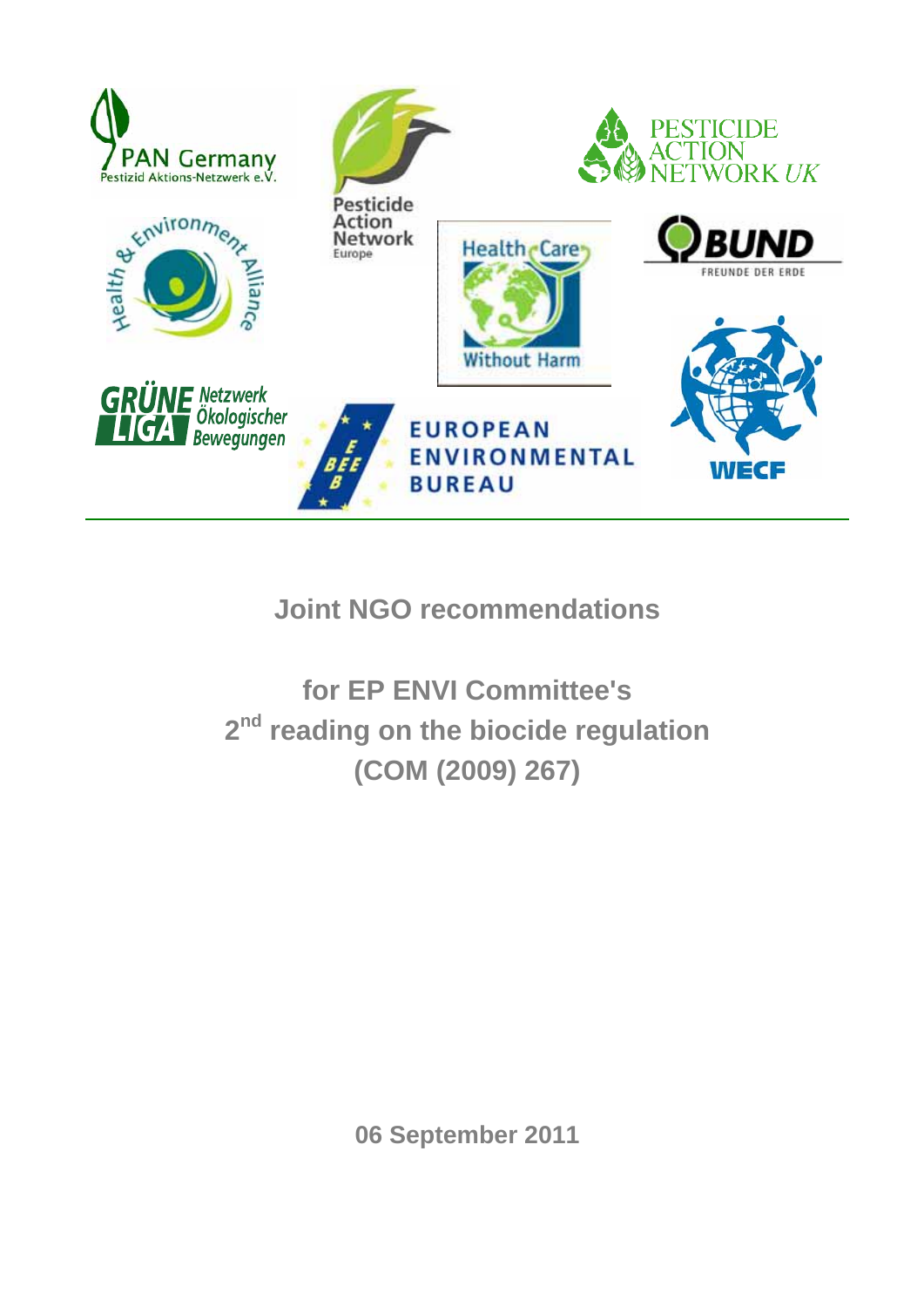#### **To: Members of the EP Environment Committee**

Recommendations for EP ENVI considerations for 2<sup>nd</sup> reading on the proposal of **the placing of biocidal products on the market (COM (2009) 0267))**

Hamburg/Brussels, 06th September 2011

Dear Member of the EP ENVI Committee,

This Thursday, 8 September, you will discuss the draft recommendation of rapporteur MEP Christa Klaß for the EP's position on the  $2<sup>nd</sup>$  reading on biocides.

Taking into account the rapporteur's proposal [1], the Council's common position (adopted on 21 June 2011) [2] and EP's first reading position on the biocide regulation (adopted on 22 September 2010) [3], Pesticide Action Network PAN Germany, PAN UK, and PAN Europe, BUND (Friends of the Earth Germany), European Environmental Bureau, Grüne Liga e.V., Health and Environment Alliance, Health Care Without Harm Europe, Women in Europe for a Common Future, and the Department of Clinical Microbiology Uppsala University Hospital call on you to ensure that the new biocides law guarantees the high level of protection of human health and the environment.

#### **We particularly recommend to consider the following points:**

- 1. A consistent and enforceable cut-off and substitution regime (esp. Art. 5, 10, 22)
- 2. A sufficient approval system and (simplified) authorisation (esp. Art. 18, 24)
- 3. Support measures for the sustainable use of biocidal products across the Union (esp. Art. 17, 75)
- 4. Guarantee transparency for the public, stakeholders and administration (esp. Art. 57, 64, 68, 70)

With this in mind, we would like to highlight the following detailed comments and suggestions for your consideration:

- **1. A consistent and enforceable cut-off and substitution regime (esp. Article 5, 10, 22)**
- *Ensure that cut-off criteria are consistent and enforceable and in line with those of the Regulation on the Placing of Plant Protection Products on the Market (EC 1107/2009)*

Substances that are considered to be carcinogenic, mutagenic, toxic to reproduction and endocrine disrupting should be excluded ("cut-off") as soon as possible from use within the European Union due to their recognised adverse effects on human health and the environment. While there is broad agreement on this hazard-based approach, currently neither the Council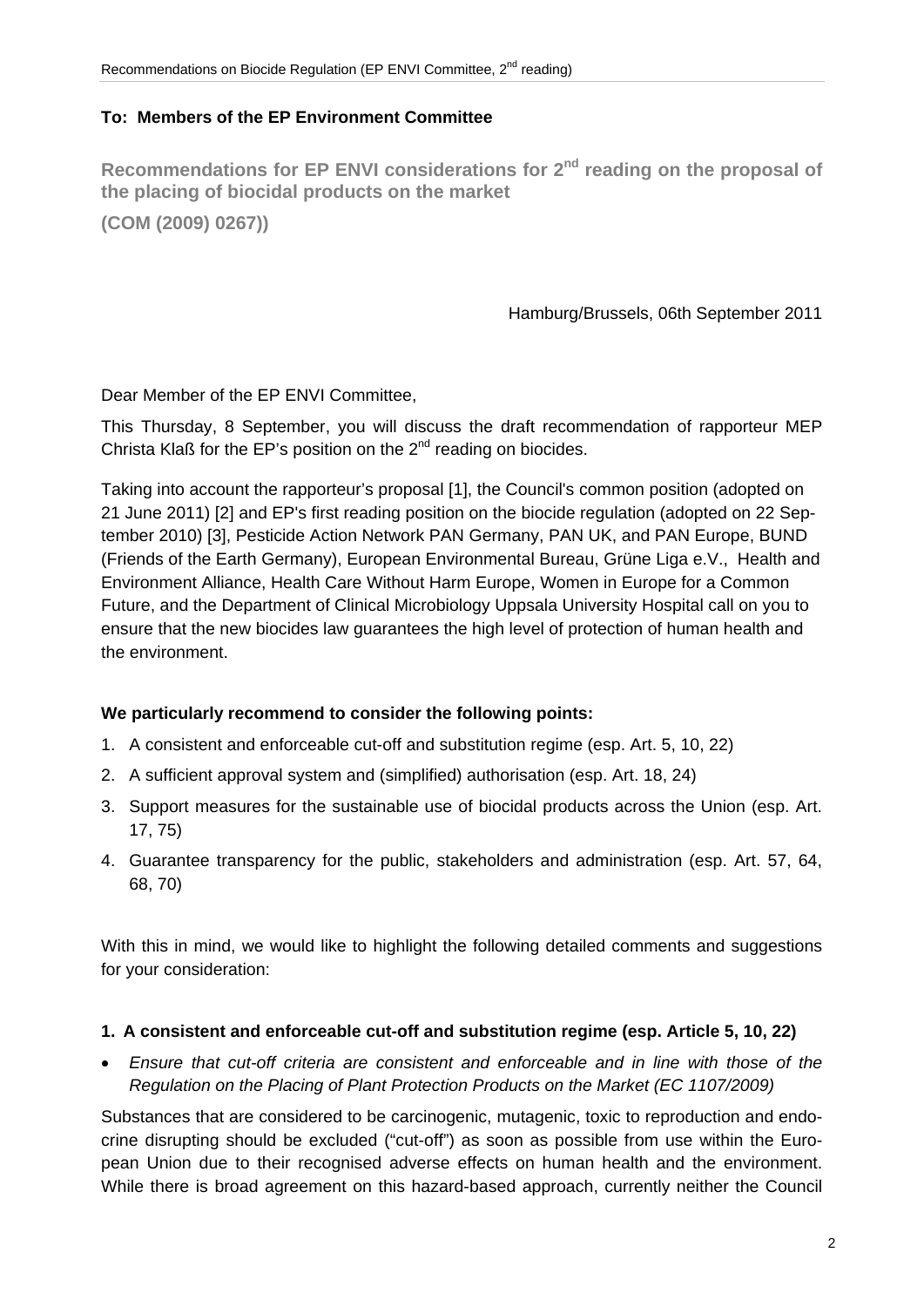position nor the draft rapporteur's recommendation include a consistent cut-off regime in line with the Regulation on Plant Protection Products (Reg. EC 1107/2009).

We are especially concerned about the foreseen derogation system which appears to be at best confusing and at worst to undermine the spirit of the proposed Regulation. The Council's proposal for derogations from the exclusion criteria undermines the aim of phasing out highly hazardous biocides (especially derogation 2(c), that is approval for the benefit of indistinct social interests while leaving out a clear obligation for criteria and demonstrating the necessity for this). Accepting the Council's approach would be a further weakening of the EP's position in first reading, which we already considered to be leaving too many loopholes for hazardous biocides to stay on the market. In the interest of environment and health protection, exemptions to the exclusion criteria should be strictly limited.

Regarding the biocides which fall under the exclusion criteria, endocrine disruptors and their classification are of particular concern. As it currently stands there is no provision in the draft Regulation for a deadline for the determination of a suitable classification of an endocrine disrupting substance (EDC). Moreoever, peer reviewed scientific data and information should also be allowed to determine what constitutes an EDC.

#### **Our recommendations:**

- − For classifying endocrine disruptive biocides, confirm the scheme according to Point 3.6.5. of Annex II of Reg. EC 1107/2009 (**amend Art. 5 Council position, reinstate EP's position in Art. 5(1) and 5(3));**
- − Reject vague derogations **(delete Art. 5 (2)(c) Council position, reinstate EP's position on Art. 5(2));**
- − Guarantee at the very least that member states have the competence to restrict biocides which fall under the cut-off and substitution criteria (Art. 5 and 10 substances) on their territory to prevent adverse effects on their citizens and on the environment **(reinstate EP's 1st reading position in Art. 36, reinstate in Art. 87)**.Member states should also have the competence to establish specific risk-mitigation measures (**reinstate EP's first reading in art. 36));**
- − Require that the approval of article 5 cut-off substances is limited to 5 years **(reinstate EP's position on Art. 4).**
- *Institute a robust substitution regime including a sufficient comparative assessment*

Substitution is a critical mechanism for ensuring a high level of protection for human health and the environment, particularly for vulnerable groups, but also for stimulating innovation for less harmful products.

The proposals of the Council and the EP rapporteur include several serious shortcomings which would make the substitution regime ineffective. We are especially concerned about the gap in tackling biocides with developmental neurotoxic or immunotoxic properties. Council rejected considering developmental neurotoxic or immunotoxic biocides as candidates for substitution despite increasing scientific concern about their adverse effects during prenatal development and on infants or children. The EP rapporteur even suggests rejecting relevant testing obligations (am. 93 & 94). This would be a step back from the EP's  $1<sup>st</sup>$  reading position, and also in contrast to requirements laid out in Reg. EC 1107/2009 (RPPP).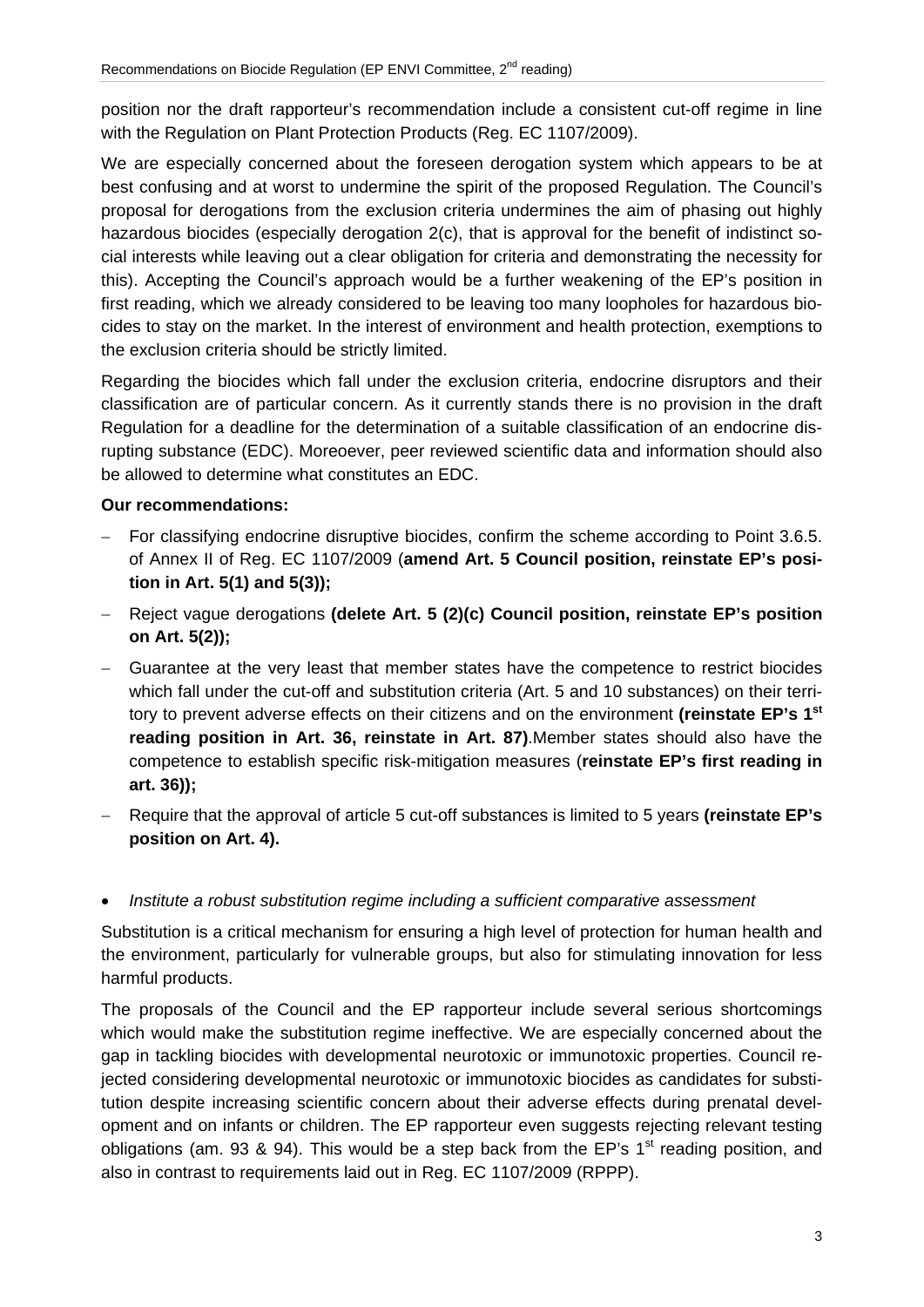Another essential deficit is that the current proposal does not require substitution plans. It is not even guaranteed that highly hazardous biocides will be replaced by sound chemical or nonchemical alternatives within 10 years. It proposes a regular review of relevant biocides every 7 years and a comparative assessment of related products every 5 years, which are not sufficient to ensure that sound alternatives will be developed and phased-in effectively enough to reduce any hazard.

We are not convinced by the Council's argument that implementing substitution plans will result in too great of an administrative burden, there is no evidence as yet to back this assertion. Continued use of substances that could be candidates for substitution would also pose disproportionate risks and costs (e.g. costs for control or after-care like in the case of certain wood preservatives) while the effective promotion of alternatives would facilitate innovation. REACH (cf. Art. 62) and the Regulation of Plant Protection Products (cf. Art. 4) have already established requirements for substitution or phasing out plans.

Finally, Council's suggestions for allowing wide-scaled experiments through authorising biocidal products containing candidates for substitution before carrying out a comparative assessment is of potentially high risk for human health and the environment are to be rejected.

## **Our recommendations:**

- Include developmental neurotoxic and immunotoxic substances in the list of criteria for candidate for substitution to facilitate their replacement with less harmful alternatives **(reinstate EP's 1st reading position/Commission proposal in Art. 10);**
- − Insist on establishing substitution plans for guaranteeing the replacement of candidates for substitution (reinstate EP's 1<sup>st</sup> reading on Art. 22);.
- − Reject any vague derogation which hinder the timely substitution of (highly) hazardous substances (reinstate EP's 1<sup>st</sup> reading position, Art. 22(4) Council position);
- − **Support Article 6 and Annex II of the Council position** to establish sufficient testing standards for identifying Article 5 and 10 substances **(support).**

# **2. A sufficient approval system and (simplified) authorisation (esp. Article 18, 24)**

• *Establish a simplified authorisation regime in line with the precautionary principle (Art. 24, 27)* 

It is essential for any approval and authorisation regime for biocidal products that humans and the environment are consistently protected from risks and hazards. This principle should also be guaranteed when introducing and applying the simplified authorisation procedure. We are concerned that Council's proposal for this system is not balanced enough. For instance, environmental or human health criteria are not comprehensively considered for the assessment phase. In the Council's approach, there would be no obligation to assess combination effects. Moreover, active substances which could damage water ecosystems in the long term, biocides in nanoform or that have (developmental) immuno- and neurotoxic effects would not be excluded from the simplified authorisation procedure. The proposed procedure is not transparent and member states do not get enough competences in order to restrict the authorisation on their territory.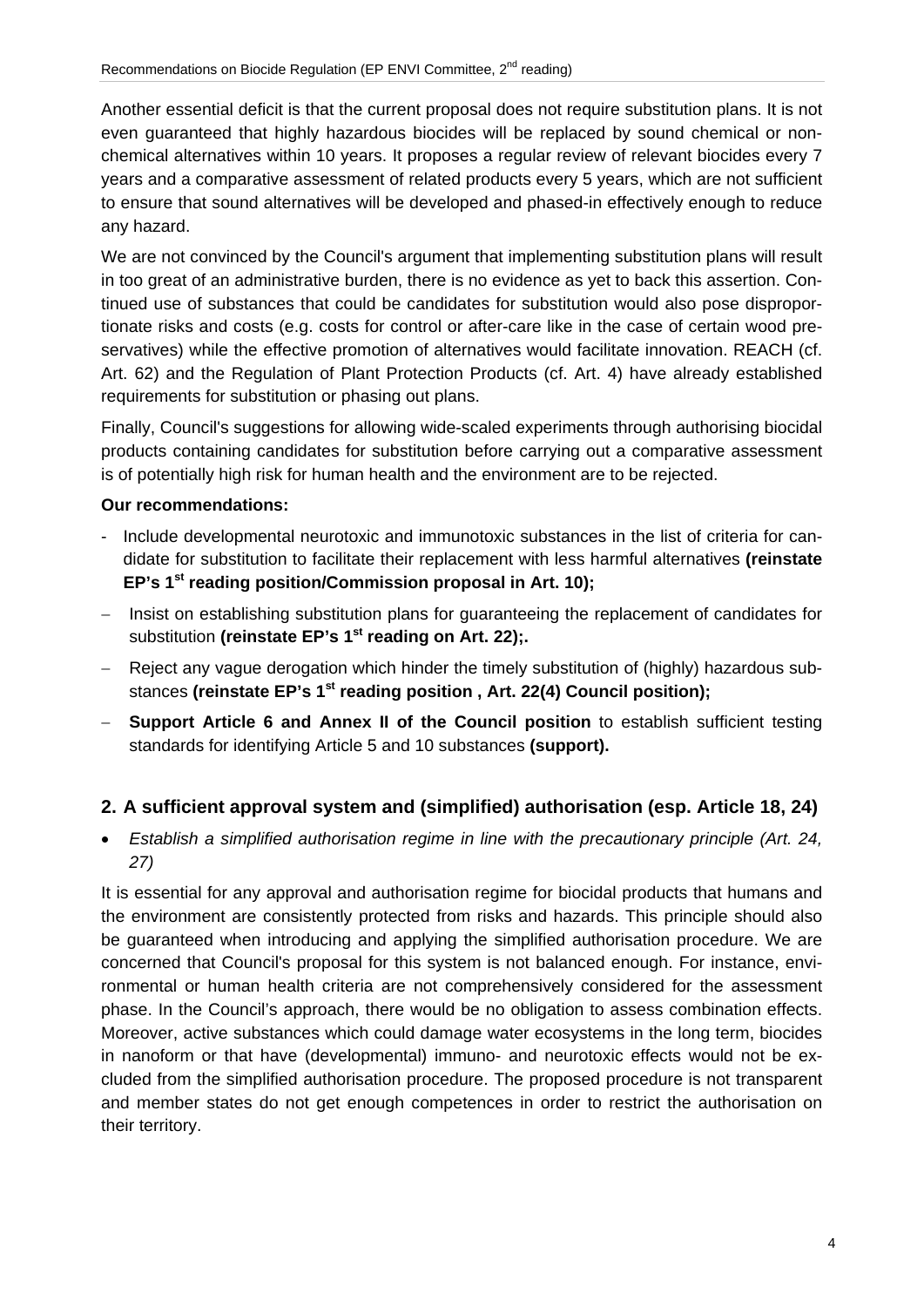#### **In order to establish a balanced and simplified authorisation regime we recommend to:**

- Support EP rapporteur's proposal to ensure that environmental criteria will be appropriately considered in the risk assessment phase **(support am. 37 of draft EP recommendation)**;
- − Ensure that active substances for which a hazard labelling is required do not fall under simplified authorisation; at the very least, require that combination effects will be assessed and that biocides are excluded which pose long term damage on water ecosystems or have (developmental) immuno- or neurotoxic effects or include nano materials **(amend Art. 24, 27 council position).**

#### • *Ensure sufficient assessment and evaluation of biocides in general (esp. Art 18)*

We are concerned that Council's proposal for the "regular" authorisation regime for biocidal products is not consistent enough to protect humans and the environment. A vague derogation in Article 18 makes it possible to sidestep dealing with biocides related threats on for example vulnerable groups, water resources or the endangered non-target wildlife if this can be justified on the basis of "disproportionate negative impact to the society". Technical requirements for evaluating product assessments (Annex VI) are not coherent with essential provisions of environmental Community laws (e.g. Water Framework Directive, Marine Strategy Directive).

Another problem is that biocidal products that are also used as pesticides do so far not meet the criteria of the stricter EC Regulation on Plant Protection (Art. 2). With regard to the approval of active substances, it is a significant step back when a biocide will only (in principle) be reviewed every 15 years or after a possibly longer period (Art. 12) if they are not listed in the Annex of the Regulation.

#### **Our recommendations for your consideration are:**

- − reject vague derogations in the authorisation regime in order to effectively protect human health and the environment **(delete Article 18 (5) Council position);**
- − ensure coherence with environmental Community laws (amend Annex VI Council position) and with the Regulation EC No 1107/2009 **(amend Art. 2(2) Council position); delete derogation for Art 2(2)(i)**support a frequent review of biocidal products (amend Art. 12 Council position) and call for the inclusion of active substances in the Annex of the regulation **(support EP rapporteur's amendment, but amend rapporteur's proposal for art. 17(3)(1a).**

• *Ensure a sufficient assessment and labelling of Nano biocides* 

Because of their novel properties, nano biocides may pose new risks. The new biocides law should ensure that nano biocides are properly assessed and establish provisions to enable consumers to make informed choices. We think that the current proposals are a step in the right direction, but do not go far enough.

#### **Our recommendations for nano biocides include:**

− Insist on a separate and timely functioning assessment of biocides in nano form **(reinstate EP 1st reading position on Art. 18 Council);**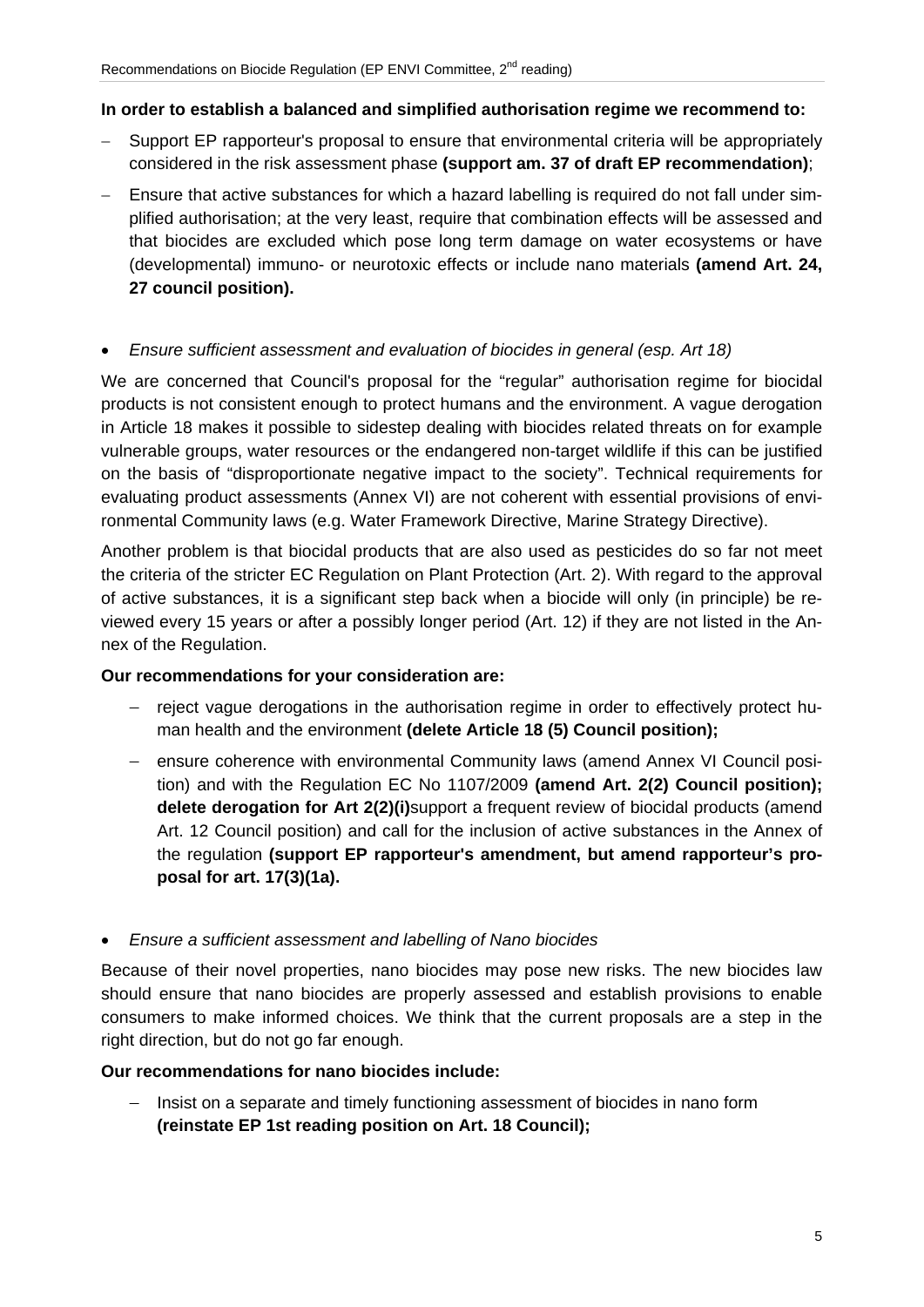- − Ensure an understandable and sufficient labelling of *all* biocidal nanomaterials, reject any derogation to these essential obligations **(amend Art. 57 and 68 Council position);**
- − Ensure that there will be a report on the assessment of risks to human health and the environment by the use of nanomaterials at the latest 2 years after entry into force of the regulation **(reinstate EP's first reading position in art. 64).**

# **3. Support measures for the sustainable use of biocidal products across the Union (esp. Article 17, 75)**

As concluded in the PAN Germany background report "Sustainable Use of Biocides in Europe" [4] there are serious shortcomings with regard to effective measures on the use phase across the EU. We have noticed a gap of data obligations, of adequate standards for integrated pest management and precautionary measures and of the protection of sensitive areas. Whereas the proposed new concept of product authorisation will facilitate the market placement of biocides in the EU, the Council position generally maintains the vague and ineffective provisions of the current Directive (Directive 98/8/EC) for the use phase.

It is essential to establish a framework Directive and direct measures to ensure the sustainable use of biocidal products across the Union in a similar way as has been introduced for plant protection products according to Article 55 of Regulation (EC) 1107/2009 and Directive 2009/128/EC. This is especially necessary given the risk of antibiotic resistance due to biocides overuse, which is a serious public health and veterinary health challenge.

## **We welcome EP rapporteur's suggestions to reinstate EP's first reading position on the sustainable use (am. 30 & 68 of the draft recommendation):**

- − Establish a framework Directive for facilitating the sustainable use of biocidal products across the Union **(amend Art. 17 Council position);**
- − Introduce direct measures on EU level for assisting all efforts for the promotion of the sustainable use of biocidal products (**amend Art. 75 Council position)**.

# **4. Guarantee transparency for the public, stakeholders and administration (esp. Article 57, 64, 68, 70)**

Neither the Council position, nor the rapporteur's draft recommendation guarantees that the effectiveness of the biocide regulation for the protection of human health and the environment will be visible to key stakeholders, or provide an opportunity for greater public scrutiny and participation.

For example, there is no obligation to monitor and to report the impact on vulnerable groups or the environment from the use of authorised biocidal products (Art. 64). Consumers are not able to find out in each case if and how the relevant biocidal product is authorised and whether it contains problematic substances. Until now, none of the draft positions include a suggestion to publicly list all biocidal products which are legally authorised in the Union (e.g. not in Art. 66 or 70), yet this seems paramount for better use and protection from consumers.

In terms of treated articles we welcome the Council's proposal to require a binding labelling system for all related products indicating that they contain or are treated with biocides (Art. 57). We also support binding information about the name of active substances used. However label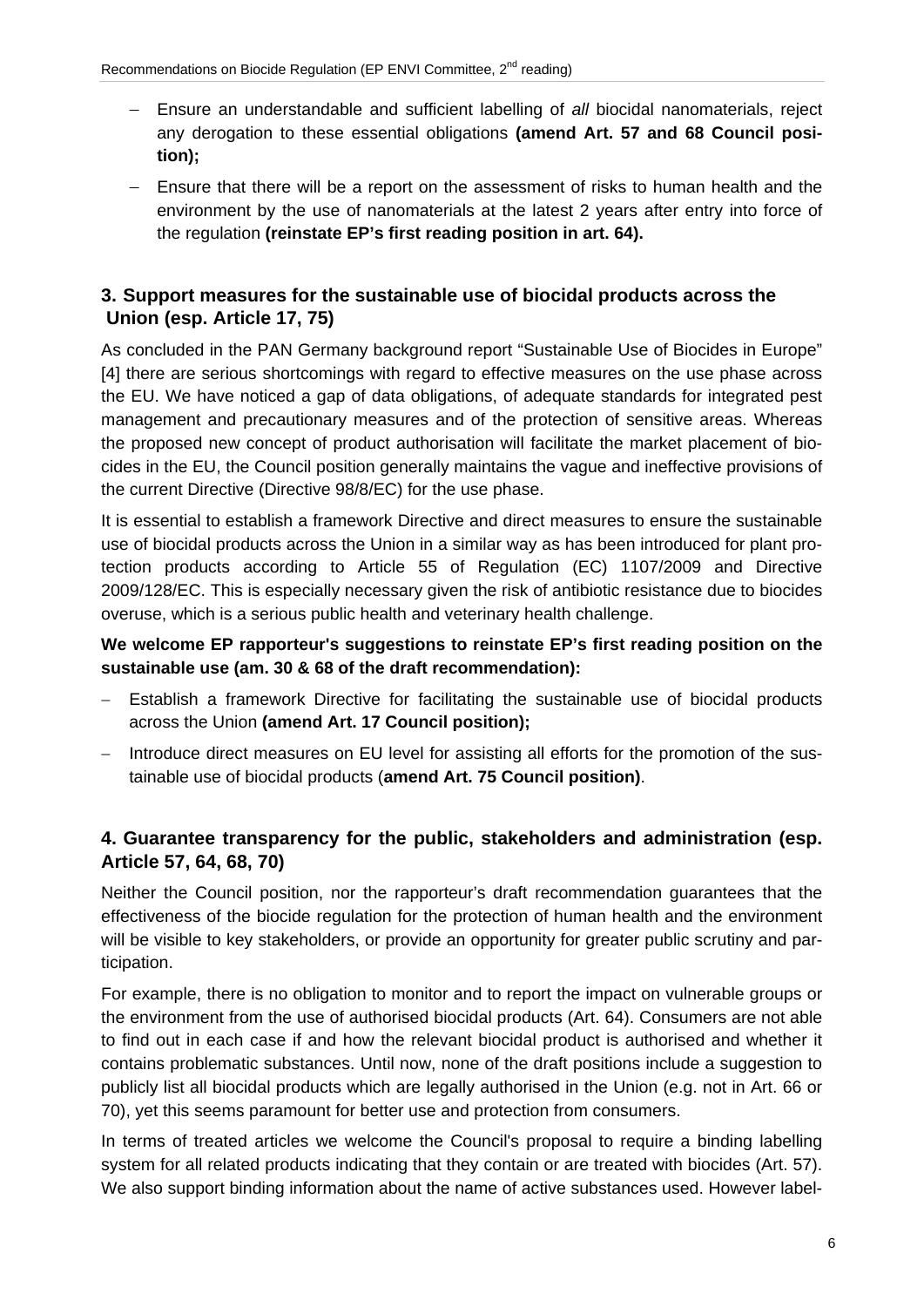ling would only be required when humans have direct contact with the active substance during a "foreseeable" use phase of the relevant treated article. This pre-condition is problematic since this would not consider malpractices (e.g. use of a treated rubbish bag for storing or packaging food).

**Our recommendation is to draw together the positive elements of all the drafts to date with some adaptations as follows:** 

- − call for frequent and public reporting regarding the impact of authorised biocidal products on human health and the environment **(reinstate EP's 1st reading position on Art. 64);**
- − ensure an understandable and comprehensive labelling of *all* biocidal products and treated articles which, at the very least, clearly indicates a) the treatment or content ("include biocides" or "treated with biocides"), and b) the name of active substances used **(amend Art. 57 and 68 Council position), reject any derogation to these essential obligations;**
- − establish a comprehensive and frequently updated public database concerning authorised biocidal products – including a specific list/ indication of products which are authorised according to the simplified authorisation procedure - on EU and national level **(amend Art. 70 Council position).**

Please do not hesitate to contact us in case of any questions.

We should be most grateful if you consider our recommendations.

Kind regards see contacts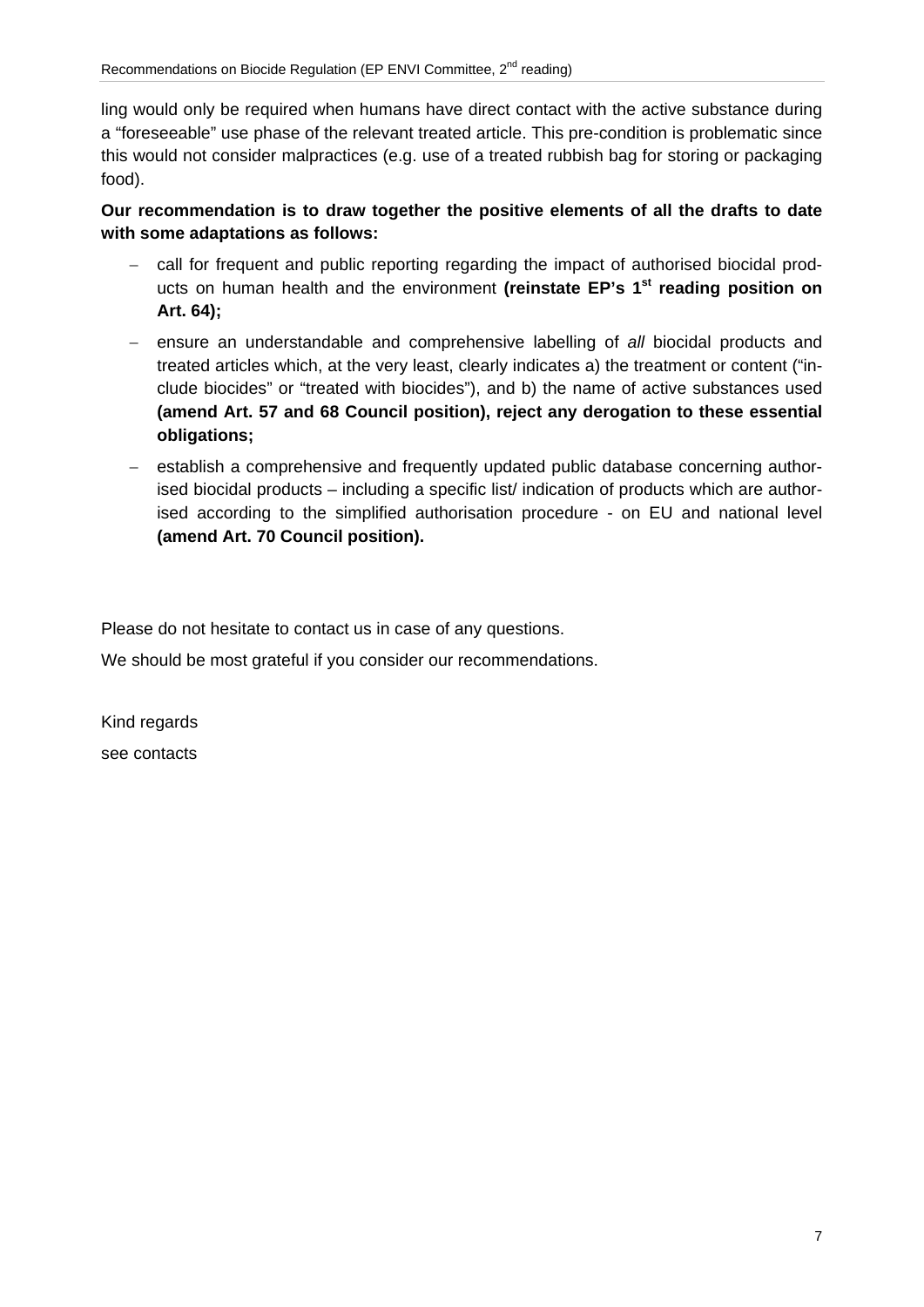| <b>Contacts</b>                                                                                                                                                                                                                       |                                                                                                                                                                                                                                                           |
|---------------------------------------------------------------------------------------------------------------------------------------------------------------------------------------------------------------------------------------|-----------------------------------------------------------------------------------------------------------------------------------------------------------------------------------------------------------------------------------------------------------|
| <b>Pesticide Action Network Germany</b><br>Susanne Smolka<br>Nernstweg 32<br>22765 Hamburg, Germany<br>Tel. + 49 40-399 19 10-24<br>Fax + 49 40 -399 19 10-30<br>E-mail: susanne.smolka@pan-germany.org<br>http://www.pan-germany.org | <b>Pesticide Action Network Europe</b><br>Gergely Simon (Board member)<br>Tel. +36 203344336<br>E-mail: gergely@pan-europe.info<br>http://www.pan-europe.info                                                                                             |
| <b>Pesticide Action Network UK</b><br><b>Nick Mole</b><br><b>Development House</b><br>56-64 Leonard Street<br>London EC 2 A 4L T<br>Tel. +44 20 7065 0905<br>E-mail: nickmole@pan-uk.org<br>http://www.pan-uk.org                     | <b>BUND (Friends of the Earth Germany)</b><br><b>Jurek Vengels</b><br>Am Köllnischen Park 1<br>10179 Berlin, Germany<br>Tel. +49 30 2758 6465<br>E-mail: Jurek.vengels@bund.net<br>http://www.bund.net                                                    |
| European Environmental Bureau (EEB)<br><b>Christian Schaible</b><br>Boulevard Waterloo 34<br>1000 Brussels, Belgium<br>Tel. +32 (0) 2289 1094<br>Fax +32 (0) 289 1099<br>E-mail: christian.schaible@eeb.org<br>http:// www.eeb.org/   | Grüne Liga e.V., Bundeskontaktstelle Wasser<br><b>Michael Bender</b><br>Prenzlauer Allee 230<br>10405 Berlin<br>Tel. +49 30 - 443391-44<br>E-mail: wasser@grueneliga.de<br>http://www.wrrl-info.de                                                        |
| <b>Health and Environment Alliance HEAL</b><br><b>Anne Stauffer</b><br>28 Boulevard Charlemagne<br>1000 Brussels<br>Tel. +32 2 234 3643<br>E-mail: anne@env-health.org<br>http://www.env-health.org                                   | <b>Health Care Without Harm Europe</b><br>(HCWH Europe)<br>Anja Leetz<br>Rue de la Pépinière 1<br>1000 Brussels, Belgium<br>+49 6222 76 93 202<br>Tel.<br>+32 2402 3042<br>Fax<br>E-mail: anja.leetz@hcwh.org<br>http://www.noharm.org/europe             |
| Women in Europe for a Common Future<br>Elisabeth Ruffinengo<br>1 Place de l'Eglise St André,<br>74100 Annemasse, France<br>Tel. + 33 (0)4 50 49 97 38<br>E-mail: elisabeth.ruffinengo@wecf.eu<br>http://www.wecf.eu                   | Department of Clinical Microbiology<br><b>Uppsala University Hospital</b><br>Eva Haxton<br>Dag Hammarskjölds väg 17,<br>SE-751 85 Uppsala<br>Tel. + 46 18 611 90 97<br>Fax + 46 18 55 73 01<br>E-mail: Eva.Haxton@medsci.uu.se<br>http://www.medsci.uu.se |